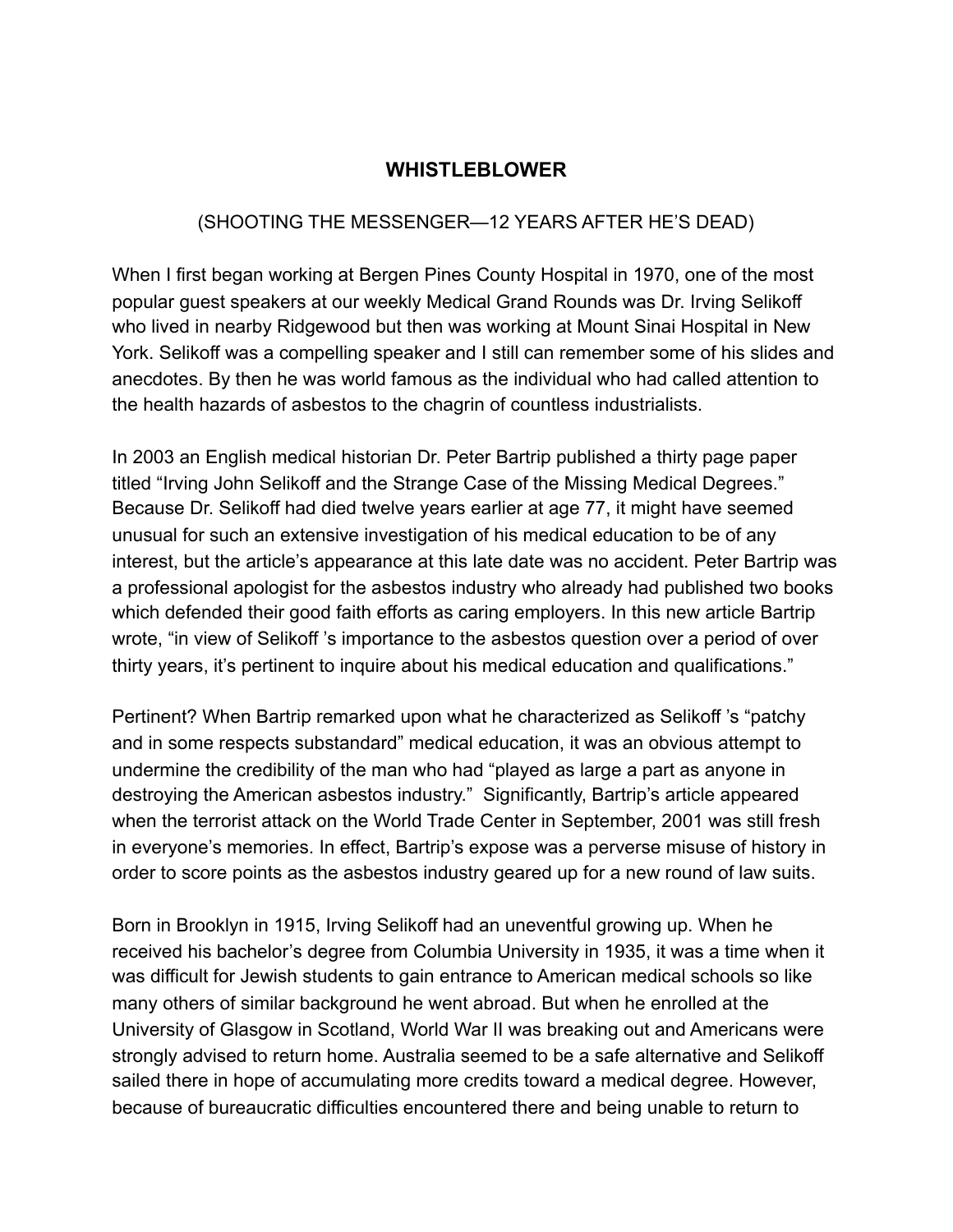Scotland because of the war, he returned home and enrolled in what turned out to be a non-accredited medical school called Middlesex University in Massachusetts. According to Peter Bartrip, Selikoff was never able to display a proper medical certificate which suggested that a man capable of misrepresenting the facts of his education, might equally misrepresent other things—such as the hazards of asbestos.

Diploma or not, in 1943 Irving Selikoff did an internship at Newark's Beth Israel Hospital and then spent two years as a resident at Sea View Hospital on Staten Island, a huge TB hospital. Three years of chest fellowship followed and after receiving a license to practice in New Jersey in 1946, he continued to work part-time at Sea View and in the chest clinic at Mount Sinai Hospital. In 1951 he and two colleagues (Robitzek and Ornstein) began treating 175 tubercular patients at Sea View with two related hydrazides—isoniazide and iproniazide.

Their published results (*JAMA*, 11/8/52) later would be considered a medical landmark. In 1955 Dr. Selikoff and his colleagues shared the Lasker Award, sometimes called the "American Nobel Prize." Interestingly, they found that iproniazide (later withdrawn because of hepatotoxicity) worked better than isoniazide, but both were far more effective than previous treatments, including streptomycin for which Selman Waksman of Rutgers was awarded the Nobel Prize in 1952. An incidental finding noted without further comment by the Sea View investigators was that those patients who received iproniazide had "increased energy and a sense of well-being." A few years later, Nathan Kline working at Rockland State and Bergen Pines, was the first to report on the antidepressant effects of iproniazide and imipramine.

Even before the TB paper appeared, Irving Selikoff had opened a general medicine practice in Paterson and by 1951 was so busy that he invited a younger man, David Roth, to join what they called "The Paterson Clinic. Dr. Selikoff remained with the group for some twenty years, but increasingly became involved as a chest specialist at Mount Sinai Hospital in New York. Then in 1953 something happened which not only would change Irving Selikoff's life, but would lead to his creation of an entire new specialty field.

Dr. Selikoff was contacted by a local lawyer who represented workers at the Union Asbestos & Rubber Company in Paterson. During the 1940s the company, later known by the acronym UNARCO, was producing insulating materials for the Navy using amosite, a form of asbestos mined in South Africa. Of the first seventeen men examined by Dr.Selikoff, fifteen had objective pulmonary abnormalities although all still were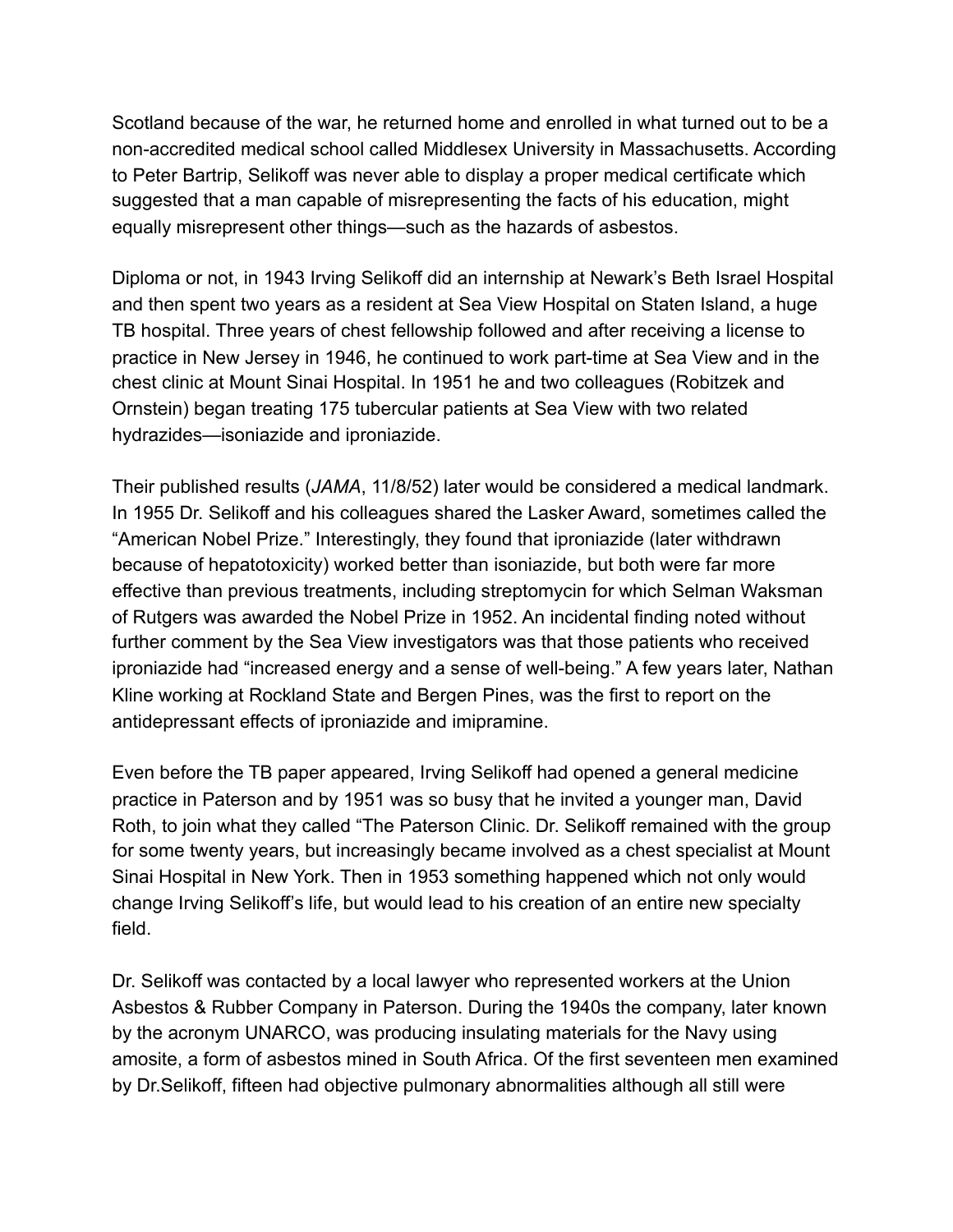working and seemingly well. Eight years later, four of these men were dead—one of lung cancer, one of stomach cancer, one of mesothelioma and one of asbestosis.

When Selikoff approached UNARCO executives, he was refused permission to study the Paterson workers. He also was unsuccessful in obtaining cooperation from the Johns-Manville Corporation in Manville, New Jersey that was the largest manufacturer of asbestos products and the leading asbestos supplier in the U.S. from the 1920s to the 1970s. So instead of studying workers in factories, he decided to examine those who were working with the material on the outside—installing asbestos tiles, insulation and the like. Their unions in Newark and New York were happy to cooperate and of more than one thousand asymptomatic workers, he found that about half had chest Xray abnormalities. The extent was directly proportional to duration of exposure: 0-10 years exposure (it didn't matter how much exposure) had 10% abnormalities; 10-20 years 50%; more than 20 years, an amazing 87% and about half of these had progressed to symptomatic disease.

Irving Selikoff's findings were reported in the *Journal of the American Medical Association* in 1964 and noted that men who'd been exposed between 1943 and 1962 had overall increased mortality of about 25%; seven times greater than the predicted incidence of lung cancer; three times more than predicted GI cancer. In 1968, again in JAMA, he reported that asbestos workers who smoked cigarettes had 92 times the risk of dying of lung cancer than age-matched controls. Still later, 30% of wives and children of asbestos workers had abnormal chest X-rays.

During the 1970s and 80s at hundreds of meetings and trials, Dr. Selikoff testified that more than 20 million Americans had been occupationally exposed to asbestos and predicted that over the next 20 years there would be 8 to 10 thousand deaths from it every year just in workers. But you didn't have to be a worker. If you were a worker's family member, or if you lived in a town where there was an asbestos plant, or if you were a child playing with asbestos-coated toys, the risk also was great. In fact, the mineral's danger had been well known to industry as early as the 1930s, perhaps even earlier, but they had deliberately covered-up the evidence—schools and buildings continued to be built without regulation.

In 1986 retired lawyer Charles Roemer, by then in his eighties, testified that as early as 1941, several months before Pearl Harbor, he'd learned from a physician cousin that there were many cases of asbestos-related diseases among workers at the Paterson plant—that was a dozen years before Selikoff began seeing cases. Roemer went to the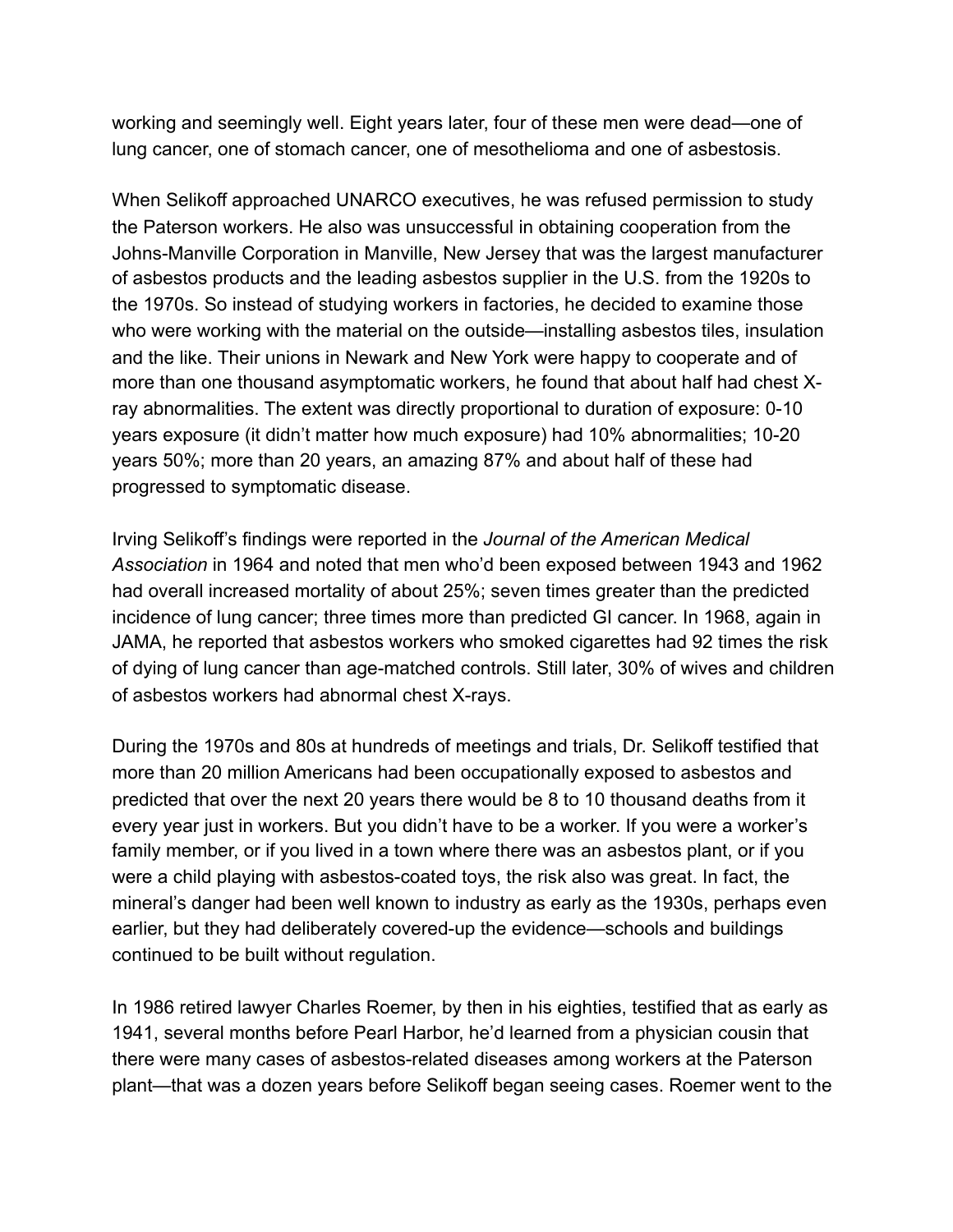Paterson plant manager and together they set up a meeting in New York City with top executives of Johns Manville. The executives freely admitted that their records showed that workers were suffering from lung problems, but they told Roemer that they'd be fools to share this information with the workers: "If our workers are told, they would stop working and file claims against J-M." It was their policy to let workers continue on the job until they quit because of asbestosis or died of some related disease. Roemer was incredulous and asked, "Do you mean to tell me that you would let them work until they dropped dead?" Johns-Manville's president replied, "Yes, we save a lot of money that way."

In response to Irving Selikoff's constant criticisms, industry lawyers and hired-gun consultants tried to discredit him. Acknowledging that he was an effective and selfconfident opponent, they variously described him as being ambitious, malicious, unscrupulous, biased, "a dangerous man . . . out to make a name for himself at the expense of the asbestos industry." If such "nonsense" continued, industry leaders feared they'd be regulated out of existence by "sensationalism." So Johns-Manville mounted an orchestrated smear campaign, picturing Selikoff as an advocate for the victims and intent on ruining the industry. His public recommendations to remove asbestos from buildings were characterized as "hysteria", his testimony that even one fiber could kill was mocked as being "fiberphobia."

But thanks to Selikoff 's persistence, the message was getting out that persons occupationally exposed to asbestos **fibers** are subject to developing asbestosis, mesothelioma or lung cancer. The environmental movement took off, industry lost its exclusive control of the agenda and their every action was subject to much closer scrutiny by watch dog agencies and the media. There was a huge backlash with increased public awareness about what had been marketed as "the miracle mineral."

During the mid-1980s, of 17,000 law suits filed about half of the plaintiffs had been involved in the defense industry but the federal government refused to admit responsibility. During World War II more than 70,000 workers were spraying asbestos on the hulls of warships at the Brooklyn Navy Yard where the air usually was thick with dust. Asbestos was used in pipes, boilers, insulation, moving gears and the military was in no mood to hear about health hazards. There was a war to be won; for the Navy it was full speed ahead. In 1978 HEW secretary Joseph Califano belatedly admitted that during World War II between 8 and 11 million people were significantly exposed, about half of them in shipyards. What did Califano do about it? He urged workers to stop smoking. OSHA established workplace safety protocols for asbestos and in 1989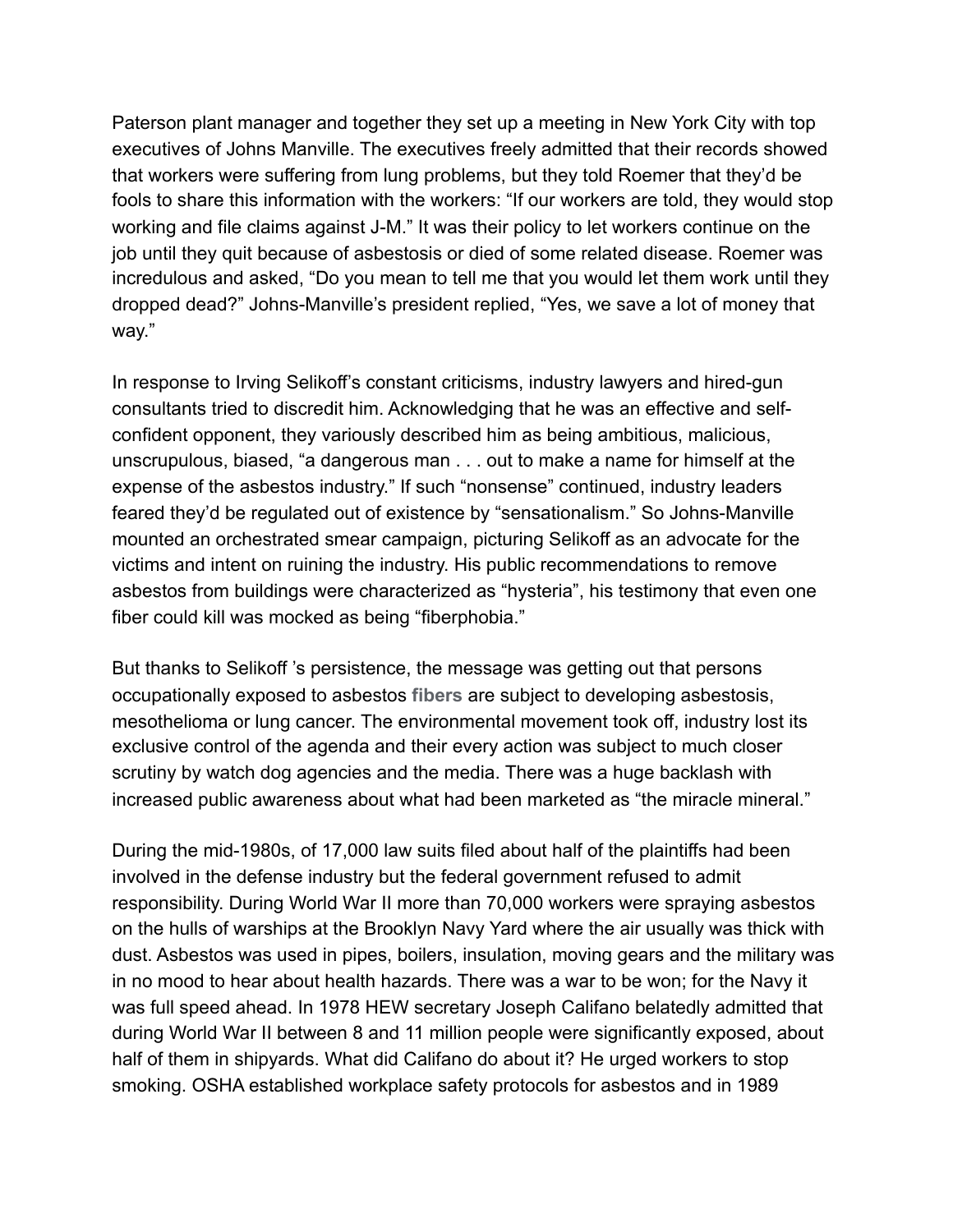continued use of asbestos was banned. However, two years later the ban was revoked except for any new uses that might be introduced later. For many years Congress debated the so-called FAIR Act (Fairness in Asbetos Injury Resolution) but there was no action and in 2009 the matter was dropped altogether. Nevertheless, hundreds of thousands of lawsuits were started, billions of dollars awarded and more than half of asbestos producers went bankrupt.

By the time Irving Selikoff died in 1992, he'd long been recognized not only as the nation's leading expert on asbestos, but was considered by many to be the father of the specialty of environmental and occupational medicine. He'd won numerous awards, founded a major research institute at Mount Sinai and for thirty years was the leading light in the field. You might think that would have been the end of the story, but not so. Nearly a decade after Selikoff 's death came the World Trade Center (WTC) disaster.

More than three decades earlier, in 1969, in testimony to executives of Tishman, the WTC's principal contractor, Dr. Selikoff had estimated that 100 tons of asbestos fiber "snow" would be released in the air over the city if spraying of the steel supports continued during construction. He described the work practice being used as the worst he could imagine and predicted that not one man spraying fiber today would be alive in twenty years. Selloff's authoritative comments so alarmed the builders of the WTC that not only did they cease spraying, but asbestos was removed from some, but not all of the north tower already in construction. It never was made entirely clear how many floors did or did not have asbestos removed, but evidently many tons remained intact. No wonder that when toxic "snow" filled the air during the WTC attack, government and industry officials were eager to reassure the public. No reason to panic the public. Some even argued that the very fact that asbestos was not used throughout contributed to the buildings' collapse, a theory that was not supported by subsequent investigators.

Initial statements from the EPA and other sources proclaimed that the air in lower Manhattan was safe, but this was challenged by independent experts and in later years as the number of defendant companies skyrocketed so too did asbestos lawsuits. In the first months after the WTC disaster, the EPA denied that its authority extended to protect people from indoor exposure to toxic substances, but in 2003 the agency reversed itself and agreed to support cleanup of contaminated apartments in the vicinity.

Today the asbestos controversy continues and the twenty-year latency clock from exposure to symptomatic disease ticks on. So is it any surprise that industry representatives might have realized that it would be convenient to revive the old rumors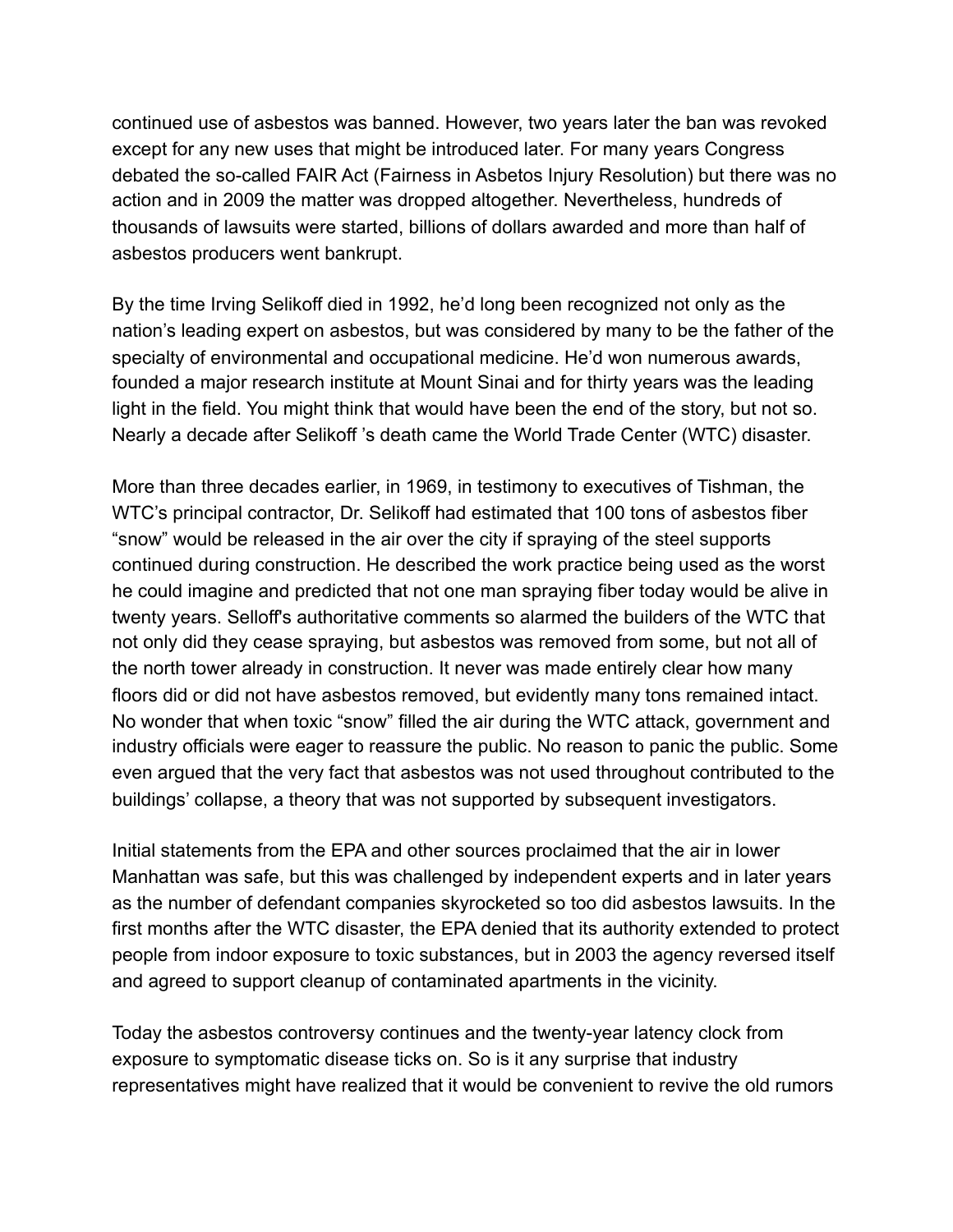that there was something fishy about Irving Selikoff's medical credentials. When Peter Bartrip's article appeared in the *Journal of the History of Medicine*, it was unusual for a scholarly publication because of its inuendos and subjective opinions. Bartrip claimed that Dr. Selikoff had spent his career hiding the fact that he didn't have a bone fide medical degree and that he had taken the secret to his grave. After all, if his education had been fraudulent and "substandard," so too might have been his subsequent research.

That same year, 2003, a \$100 billion trust fund was proposed by industry and their insurers to settle all present claims with the proviso that no new cases would be heard. That would have been a bargain because they anticipated more than \$300 billion in claims with no end in sight. Two decades earlier, a similar trust fund which had been set up by Johns-Manville proved to be terribly underfunded. There were more than a million law suits and dozens of factories went bankrupt, including Johns-Manville. However, in 2001 J-M was purchased by Berkshire Hatheway and continues to make insulation and hundreds of other asbestos containing products; its new public face being that of a model citizen dedicated to public safety.

The WTC disaster notwithstanding, the asbestos industry has had set-backs in court, including in New Jersey. In a 1986 decision, New Jersey's Supreme Court ruled unanimously that manufacturers could not be excused for liability on the basis that they didn't know about its potential danger. The ruling noted, "It is appalling to us that Johns-Manville had so much information on the hazards to asbestos workers as early as the 1930s, and that it not only failed to use that information to protect these workers but, more egregiously, that it also attempted to withhold information from the public."

In 2006 the state's Supreme Court established a precedent in a case of so-called "take home" or second hand asbestos exposure when it ruled against an employer. The victim was the wife of a man who was exposed at work, her exposure came from washing his work clothes and she died of mesothelioma about a year later. In 2009 a Bergen County jury ruled in favor of another man whose wife died of mesothelioma. He'd worked in an Englewood warehouse during the early 1970s and she also had laundered his clothes. An appeals court ruled in favor of the family awarding them a record \$30 million.

If questioning the qualifications, integrity or motives of critics is insufficient, nearly always there will be some element of scientific doubt which can take years or decades to resolve. Without certainty about the danger of a product, there is no obligation for an industry to remove it from the market or to lower exposure to toxic materials. One can